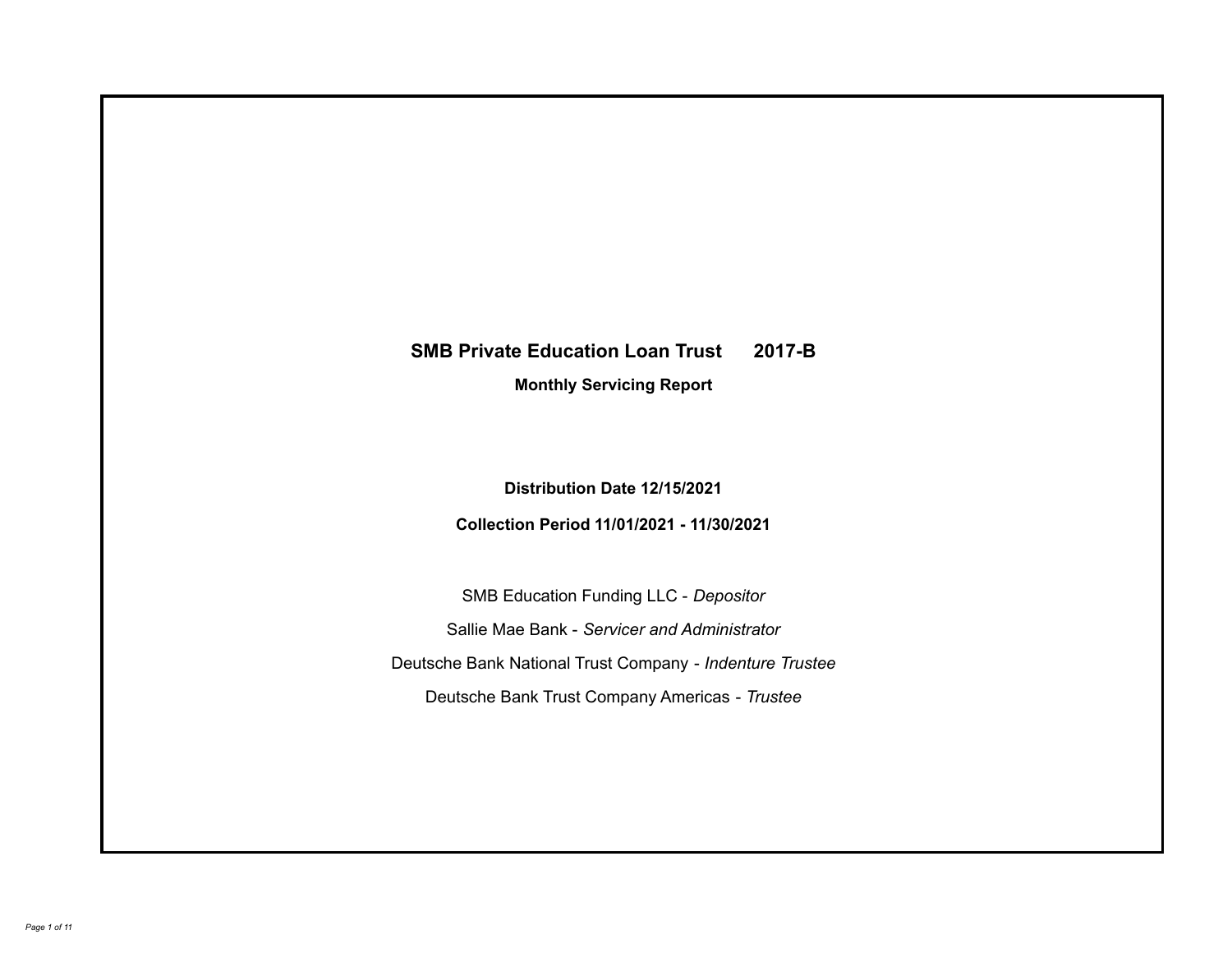A

| A | <b>Student Loan Portfolio Characteristics</b>                  |                   | <b>Settlement Date</b><br>11/08/2017 | 10/31/2021       | 11/30/2021       |  |  |
|---|----------------------------------------------------------------|-------------------|--------------------------------------|------------------|------------------|--|--|
|   | <b>Principal Balance</b>                                       |                   | \$701,477,893.40                     | \$357,722,809.02 | \$352,605,852.25 |  |  |
|   | Interest to be Capitalized Balance                             |                   | 46,726,543.99                        | 16,054,639.37    | 13,955,264.05    |  |  |
|   | Pool Balance                                                   |                   | \$748,204,437.39                     | \$373,777,448.39 | \$366,561,116.30 |  |  |
|   |                                                                |                   |                                      |                  |                  |  |  |
|   | Weighted Average Coupon (WAC)                                  |                   | 8.86%                                | 7.86%            | 7.86%            |  |  |
|   | Weighted Average Remaining Term                                |                   | 135.09                               | 127.14           | 126.92           |  |  |
|   | Number of Loans                                                |                   | 66,252<br>63,554                     | 34,353<br>33,128 | 33,686<br>32,491 |  |  |
|   | Number of Borrowers                                            |                   |                                      | 0.499565934      | 0.489921067      |  |  |
|   | Pool Factor<br>Since Issued Total Constant Prepayment Rate (1) |                   |                                      | 11.62%           | 11.62%           |  |  |
| B | <b>Debt Securities</b>                                         | <b>Cusip/Isin</b> | 11/15/2021                           |                  | 12/15/2021       |  |  |
|   | A <sub>2</sub> A                                               | 83189DAB6         | \$141,801,623.29                     |                  | \$138,417,163.54 |  |  |
|   | A2B                                                            | 83189DAC4         | \$69,842,590.58                      |                  | \$68,175,617.87  |  |  |
|   | В                                                              | 83189DAD2         | \$50,000,000.00                      |                  | \$50,000,000.00  |  |  |
| C | <b>Certificates</b>                                            | <b>Cusip/Isin</b> | 11/15/2021                           |                  | 12/15/2021       |  |  |
|   |                                                                |                   |                                      |                  |                  |  |  |
|   | Residual                                                       | 83189D100         | \$100,000.00                         |                  | \$100,000.00     |  |  |
|   |                                                                |                   |                                      |                  |                  |  |  |
| D | <b>Account Balances</b>                                        |                   | 11/15/2021                           |                  | 12/15/2021       |  |  |
|   | Reserve Account Balance                                        |                   | \$1,891,480.00                       |                  | \$1,891,480.00   |  |  |
|   |                                                                |                   |                                      |                  |                  |  |  |
| E | <b>Asset / Liability</b>                                       |                   | 11/15/2021                           |                  | 12/15/2021       |  |  |
|   | Overcollateralization Percentage                               |                   |                                      | 30.00%           |                  |  |  |
|   | Specified Overcollateralization Amount                         |                   |                                      | \$112,133,234.52 |                  |  |  |

Actual Overcollateralization Amount \$112,133,234.52

(1) For additional information, see 'Since Issued CPR Methodology' found in section VIII of this report .

\$109,968,334.89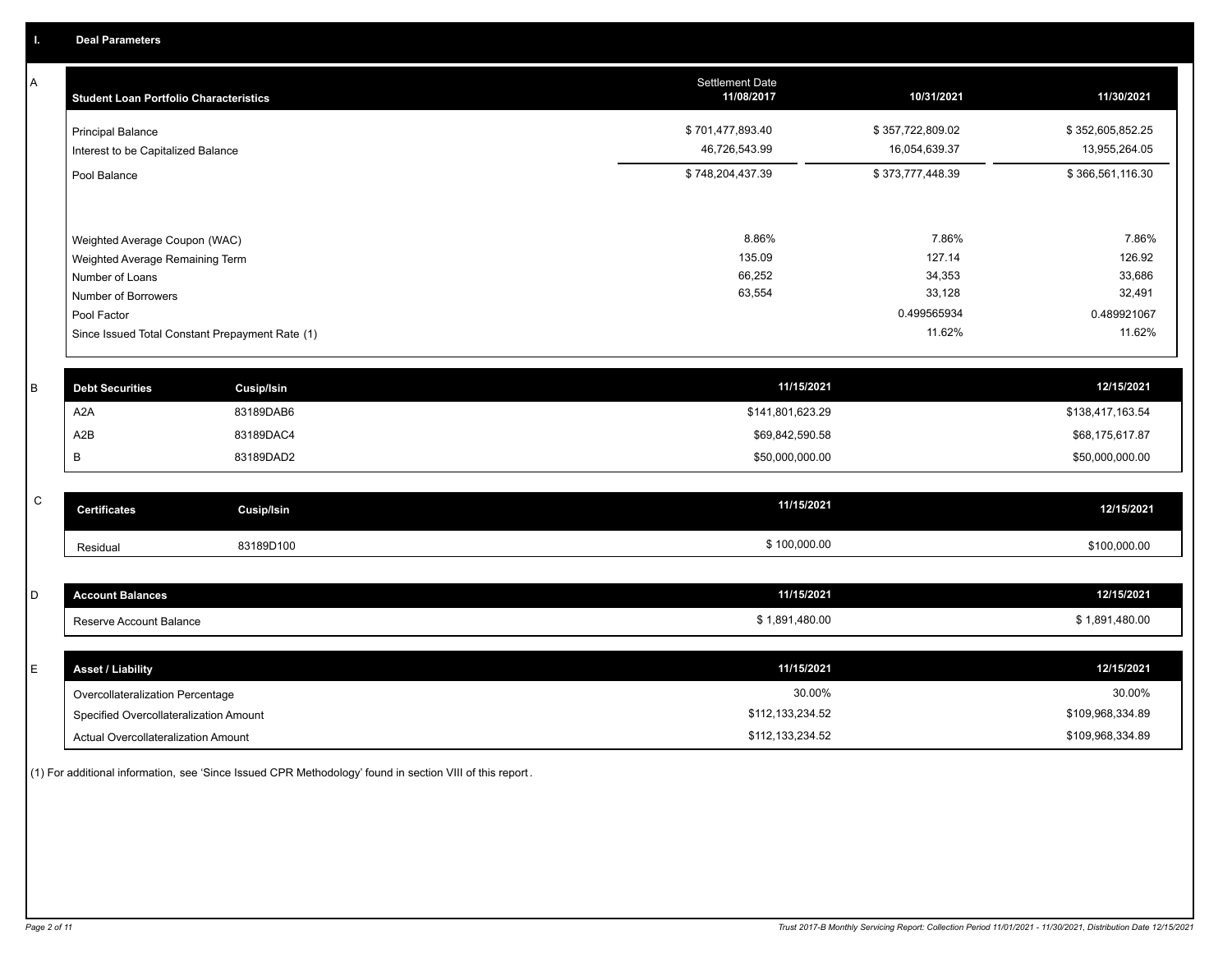## **II. 2017-B Trust Activity 11/01/2021 through 11/30/2021**

## Other Principal Deposits 83,739.43 Servicer Principal Reimbursement 0.00 Seller Principal Reimbursement 0.00 Borrower Principal 6,860,049.98 A **Student Loan Principal Receipts**

| \$6,943,789.41<br><b>Total Principal Receipts</b> |  |
|---------------------------------------------------|--|
|---------------------------------------------------|--|

## B **Student Loan Interest Receipts**

| <b>Total Interest Receipts</b>  | \$2,054,965.49 |
|---------------------------------|----------------|
| Other Interest Deposits         | 806.22         |
| Servicer Interest Reimbursement | 0.00           |
| Seller Interest Reimbursement   | 0.00           |
| Borrower Interest               | 2,054,159.27   |

| С       | <b>Recoveries on Realized Losses</b>                             | \$106,884.49   |
|---------|------------------------------------------------------------------|----------------|
| D       | <b>Investment Income</b>                                         | \$210.99       |
| Е       | <b>Funds Borrowed from Next Collection Period</b>                | \$0.00         |
| F.      | Funds Repaid from Prior Collection Period                        | \$0.00         |
| G       | Loan Sale or Purchase Proceeds                                   | \$0.00         |
| H       | Initial Deposits to Distribution Account                         | \$0.00         |
|         | <b>Excess Transferred from Other Accounts</b>                    | \$0.00         |
| J       | <b>Borrower Benefit Reimbursements</b>                           | \$0.00         |
| К       | <b>Other Deposits</b>                                            | \$0.00         |
| L.      | <b>Other Fees Collected</b>                                      | \$0.00         |
| M       | <b>AVAILABLE FUNDS</b>                                           | \$9,105,850.38 |
| N       | Non-Cash Principal Activity During Collection Period             | \$1,826,832.64 |
| $\circ$ | Aggregate Purchased Amounts by the Depositor, Servicer or Seller | \$84,545.65    |
| P       | Aggregate Loan Substitutions                                     | \$0.00         |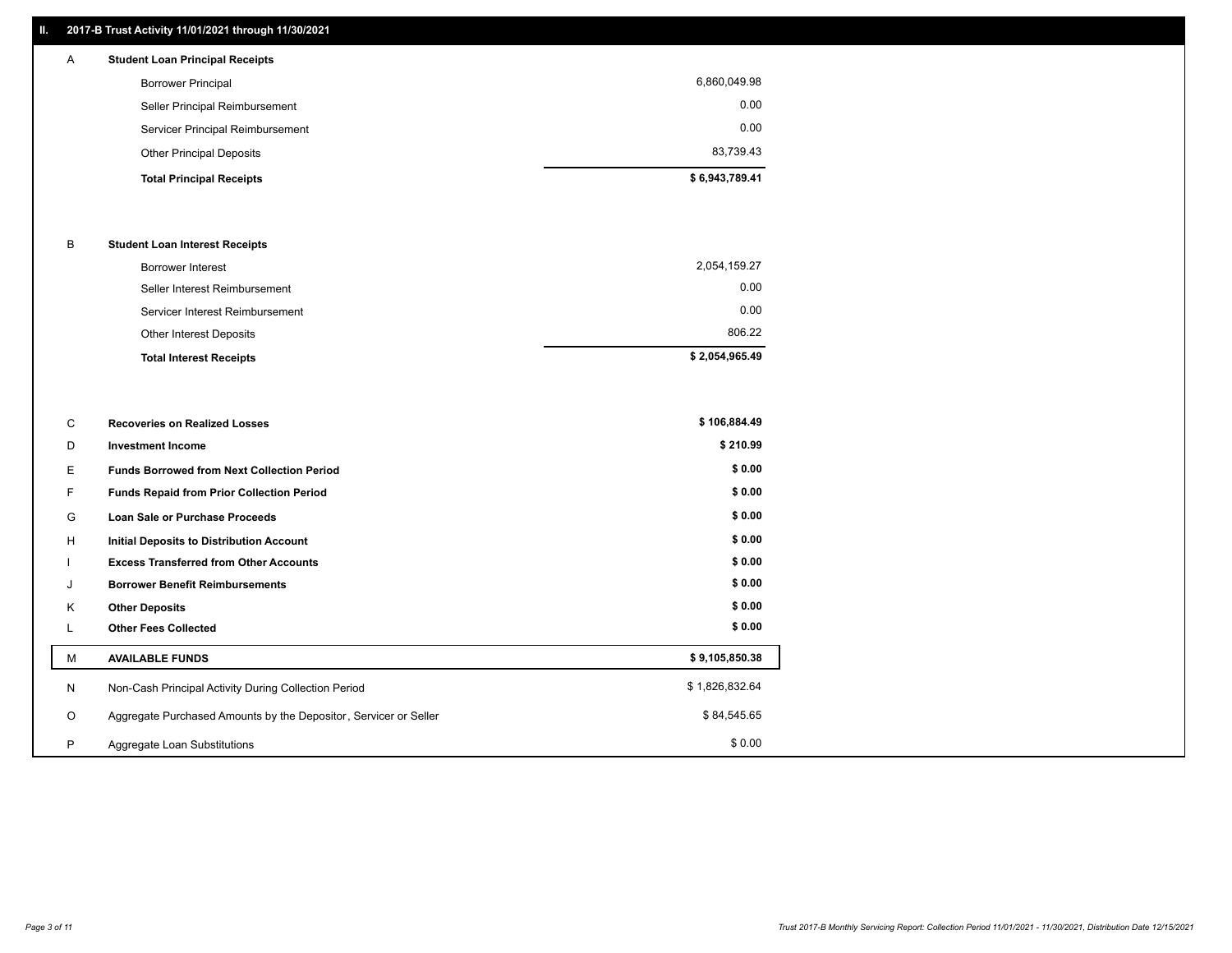|                   | <b>Loans by Repayment Status</b> |                          |            |                                                           |                |                            |                   |         |                                                           |                |                            |
|-------------------|----------------------------------|--------------------------|------------|-----------------------------------------------------------|----------------|----------------------------|-------------------|---------|-----------------------------------------------------------|----------------|----------------------------|
|                   |                                  |                          | 11/30/2021 |                                                           |                | 10/31/2021                 |                   |         |                                                           |                |                            |
|                   |                                  | <b>Wtd Avg</b><br>Coupon | # Loans    | Principal and<br><b>Interest Accrued</b><br>to Capitalize | % of Principal | % of Loans in<br>Repay (1) | Wtd Avg<br>Coupon | # Loans | Principal and<br><b>Interest Accrued</b><br>to Capitalize | % of Principal | % of Loans in<br>Repay (1) |
| INTERIM:          | IN SCHOOL                        | 8.90%                    | 906        | \$14,093,270.90                                           | 3.845%         | $-$ %                      | 8.88%             | 918     | \$14,161,027.83                                           | 3.789%         | $-$ %                      |
|                   | <b>GRACE</b>                     | 8.84%                    | 361        | \$5,260,185.07                                            | 1.435%         | $-$ %                      | 8.95%             | 675     | \$9,953,727.96                                            | 2.663%         | $-$ %                      |
|                   | <b>DEFERMENT</b>                 | 8.63%                    | 2,629      | \$34,068,446.54                                           | 9.294%         | $-$ %                      | 8.63%             | 2,653   | \$34,208,705.20                                           | 9.152%         | $-$ %                      |
| <b>REPAYMENT:</b> | <b>CURRENT</b>                   | 7.69%                    | 28,399     | \$294,139,982.67                                          | 80.243%        | 93.933%                    | 7.69%             | 28,766  | \$296,659,566.72                                          | 79.368%        | 94.042%                    |
|                   | 30-59 DAYS DELINQUENT            | 8.33%                    | 513        | \$6,917,080.52                                            | 1.887%         | 2.209%                     | 8.20%             | 442     | \$6,025,684.10                                            | 1.612%         | 1.910%                     |
|                   | 60-89 DAYS DELINQUENT            | 8.18%                    | 202        | \$2,964,679.26                                            | 0.809%         | 0.947%                     | 7.76%             | 197     | \$3,221,507.02                                            | 0.862%         | 1.021%                     |
|                   | 90+ DAYS DELINQUENT              | 7.36%                    | 133        | \$2,324,641.65                                            | 0.634%         | 0.742%                     | 7.86%             | 123     | \$1,838,572.78                                            | 0.492%         | 0.583%                     |
|                   | <b>FORBEARANCE</b>               | 7.87%                    | 543        | \$6,792,829.69                                            | 1.853%         | 2.169%                     | 7.75%             | 579     | \$7,708,656.78                                            | 2.062%         | 2.444%                     |
| <b>TOTAL</b>      |                                  |                          | 33,686     | \$366,561,116.30                                          | 100.00%        | 100.00%                    |                   | 34,353  | \$373,777,448.39                                          | 100.00%        | 100.00%                    |

Percentages may not total 100% due to rounding \*

1 Loans classified in "Repayment" include any loan for which interim interest only, \$25 fixed payments or full principal and interest payments are due.

|                                                                                                                                                             | <b>Loans by Borrower Status</b>                                                                                            |                          |         |                                                           |                |                                |                          |         |                                                                  |                |                                |
|-------------------------------------------------------------------------------------------------------------------------------------------------------------|----------------------------------------------------------------------------------------------------------------------------|--------------------------|---------|-----------------------------------------------------------|----------------|--------------------------------|--------------------------|---------|------------------------------------------------------------------|----------------|--------------------------------|
|                                                                                                                                                             |                                                                                                                            |                          |         | 11/30/2021                                                |                |                                |                          |         | 10/31/2021                                                       |                |                                |
|                                                                                                                                                             |                                                                                                                            | <b>Wtd Avg</b><br>Coupon | # Loans | Principal and<br><b>Interest Accrued</b><br>to Capitalize | % of Principal | % of Loans in<br>P&I Repay (2) | <b>Wtd Avg</b><br>Coupon | # Loans | <b>Principal and</b><br><b>Interest Accrued</b><br>to Capitalize | % of Principal | % of Loans in<br>P&I Repay (2) |
| INTERIM:                                                                                                                                                    | IN SCHOOL                                                                                                                  | 8.48%                    | 1,707   | \$25,273,068.67                                           | 6.895%         | $-$ %                          | 8.47%                    | 1,719   | \$25,270,455.60                                                  | 6.761%         | $-$ %                          |
|                                                                                                                                                             | GRACE                                                                                                                      | 8.43%                    | 641     | \$9,437,533.11                                            | 2.575%         | $-$ %                          | 8.50%                    | 1,227   | \$18,299,524.94                                                  | 4.896%         | $-$ %                          |
|                                                                                                                                                             | <b>DEFERMENT</b>                                                                                                           | 8.28%                    | 4,695   | \$57,992,782.38                                           | 15.821%        | $-$ %                          | 8.28%                    | 4,740   | \$58,394,463.21                                                  | 15.623%        | $-$ %                          |
| P&I REPAYMENT:                                                                                                                                              | <b>CURRENT</b>                                                                                                             | 7.67%                    | 25,291  | \$255,433,017.61                                          | 69.684%        | 93.272%                        | 7.66%                    | 25,351  | \$253,365,895.12                                                 | 67.785%        | 93.213%                        |
|                                                                                                                                                             | 30-59 DAYS DELINQUENT                                                                                                      | 8.34%                    | 483     | \$6,452,707.34                                            | 1.760%         | 2.356%                         | 8.22%                    | 425     | \$5,769,996.78                                                   | 1.544%         | 2.123%                         |
|                                                                                                                                                             | 60-89 DAYS DELINQUENT                                                                                                      | 8.19%                    | 196     | \$2,896,527.22                                            | 0.790%         | 1.058%                         | 7.77%                    | 192     | \$3,170,893.16                                                   | 0.848%         | 1.167%                         |
|                                                                                                                                                             | 90+ DAYS DELINQUENT                                                                                                        | 7.35%                    | 130     | \$2,282,650.28                                            | 0.623%         | 0.834%                         | 7.84%                    | 120     | \$1,797,562.80                                                   | 0.481%         | 0.661%                         |
|                                                                                                                                                             | <b>FORBEARANCE</b>                                                                                                         | 7.87%                    | 543     | \$6,792,829.69                                            | 1.853%         | 2.480%                         | 7.75%                    | 579     | \$7,708,656.78                                                   | 2.062%         | 2.836%                         |
| <b>TOTAL</b><br>33,686<br>100.00%<br>100.00%<br>34,353<br>100.00%<br>\$366,561,116.30<br>\$373,777,448.39<br>Percentages may not total 100% due to rounding |                                                                                                                            |                          |         |                                                           |                |                                | 100.00%                  |         |                                                                  |                |                                |
| 2                                                                                                                                                           | Loans classified in "P&I Repayment" includes only those loans for which scheduled principal and interest payments are due. |                          |         |                                                           |                |                                |                          |         |                                                                  |                |                                |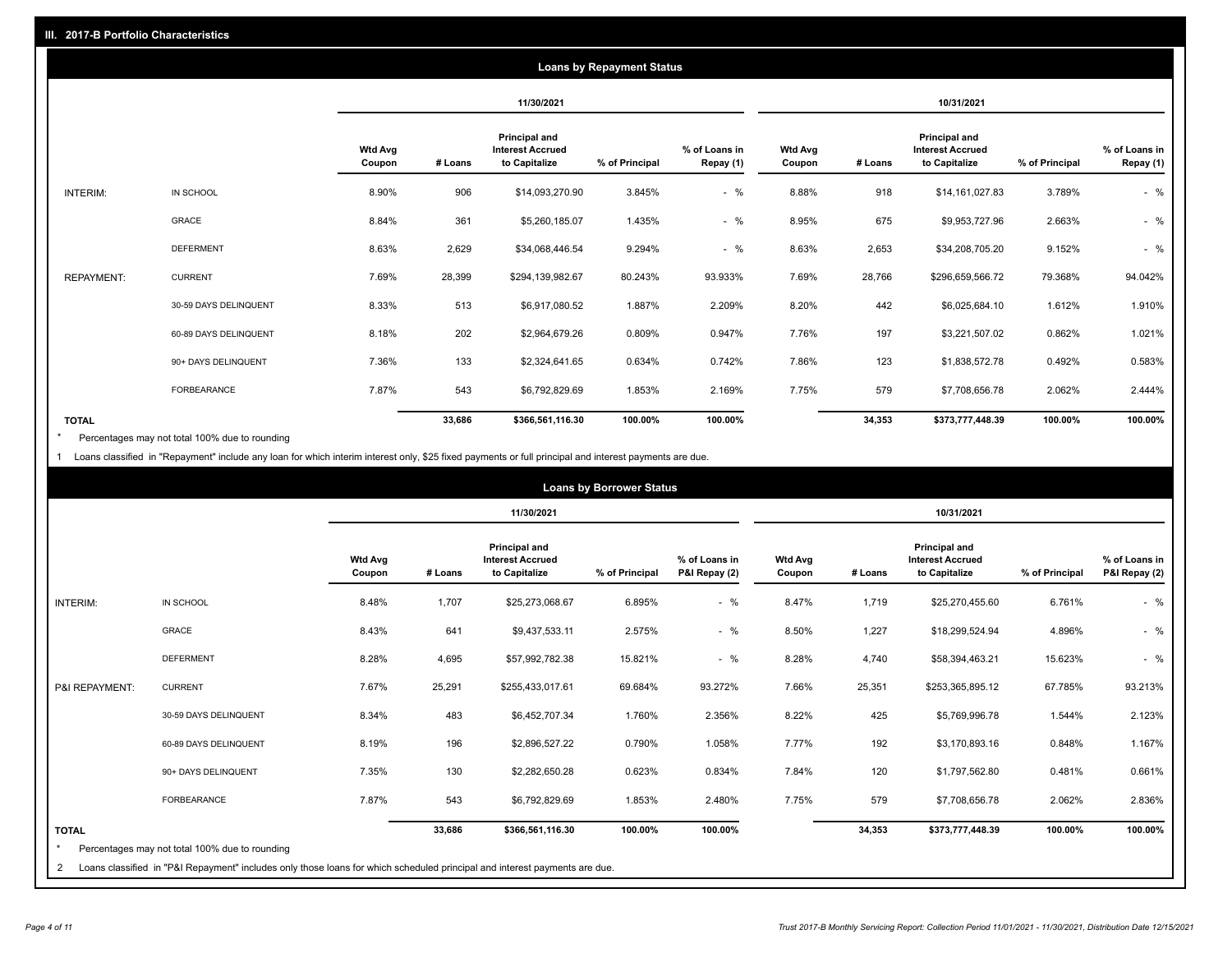|                                                                                                  | 11/30/2021       | 10/31/2021       |
|--------------------------------------------------------------------------------------------------|------------------|------------------|
| Pool Balance                                                                                     | \$366,561,116.30 | \$373,777,448.39 |
| Total # Loans                                                                                    | 33,686           | 34,353           |
| Total # Borrowers                                                                                | 32,491           | 33,128           |
| Weighted Average Coupon                                                                          | 7.86%            | 7.86%            |
| Weighted Average Remaining Term                                                                  | 126.92           | 127.14           |
| Percent of Pool - Cosigned                                                                       | 92.8%            | 92.8%            |
| Percent of Pool - Non Cosigned                                                                   | 7.2%             | 7.2%             |
| Borrower Interest Accrued for Period                                                             | \$2,276,260.45   | \$2,395,367.19   |
| Outstanding Borrower Interest Accrued                                                            | \$17,324,817.59  | \$19,488,496.00  |
| Gross Principal Realized Loss - Periodic *                                                       | \$511,575.60     | \$837,587.50     |
| Gross Principal Realized Loss - Cumulative *                                                     | \$23,002,547.76  | \$22,490,972.16  |
| Recoveries on Realized Losses - Periodic                                                         | \$106,884.49     | \$79,276.74      |
| Recoveries on Realized Losses - Cumulative                                                       | \$2,819,426.16   | \$2,712,541.67   |
| Net Losses - Periodic                                                                            | \$404,691.11     | \$758,310.76     |
| Net Losses - Cumulative                                                                          | \$20,183,121.60  | \$19,778,430.49  |
| Non-Cash Principal Activity - Capitalized Interest                                               | \$2,339,838.45   | \$1,288,586.68   |
| Since Issued Total Constant Prepayment Rate (CPR) (1)                                            | 11.62%           | 11.62%           |
| Loan Substitutions                                                                               | \$0.00           | \$0.00           |
| <b>Cumulative Loan Substitutions</b>                                                             | \$0.00           | \$0.00           |
| <b>Unpaid Servicing Fees</b>                                                                     | \$0.00           | \$0.00           |
| <b>Unpaid Administration Fees</b>                                                                | \$0.00           | \$0.00           |
| <b>Unpaid Carryover Servicing Fees</b>                                                           | \$0.00           | \$0.00           |
| Note Interest Shortfall                                                                          | \$0.00           | \$0.00           |
| Loans in Modification                                                                            | \$27,086,253.99  | \$27,483,626.69  |
| % of Loans in Modification as a % of Loans in Repayment (P&I)                                    | 10.14%           | 10.41%           |
|                                                                                                  |                  |                  |
| % Annualized Gross Principal Realized Loss - Periodic as a %<br>of Loans in Repayment (P&I) * 12 | 2.30%            | 3.81%            |
| % Gross Principal Realized Loss - Cumulative as a % of                                           |                  |                  |
| Original Pool Balance                                                                            | 3.07%            | 3.01%            |

\* In accordance with the Servicer's current policies and procedures, after September 1, 2017 loans subject to bankruptcy claims generally will not be reported as a charged- off unless and until they are delinquent for 120

(1) For additional information, see 'Since Issued CPR Methodology' found in section VIII of this report .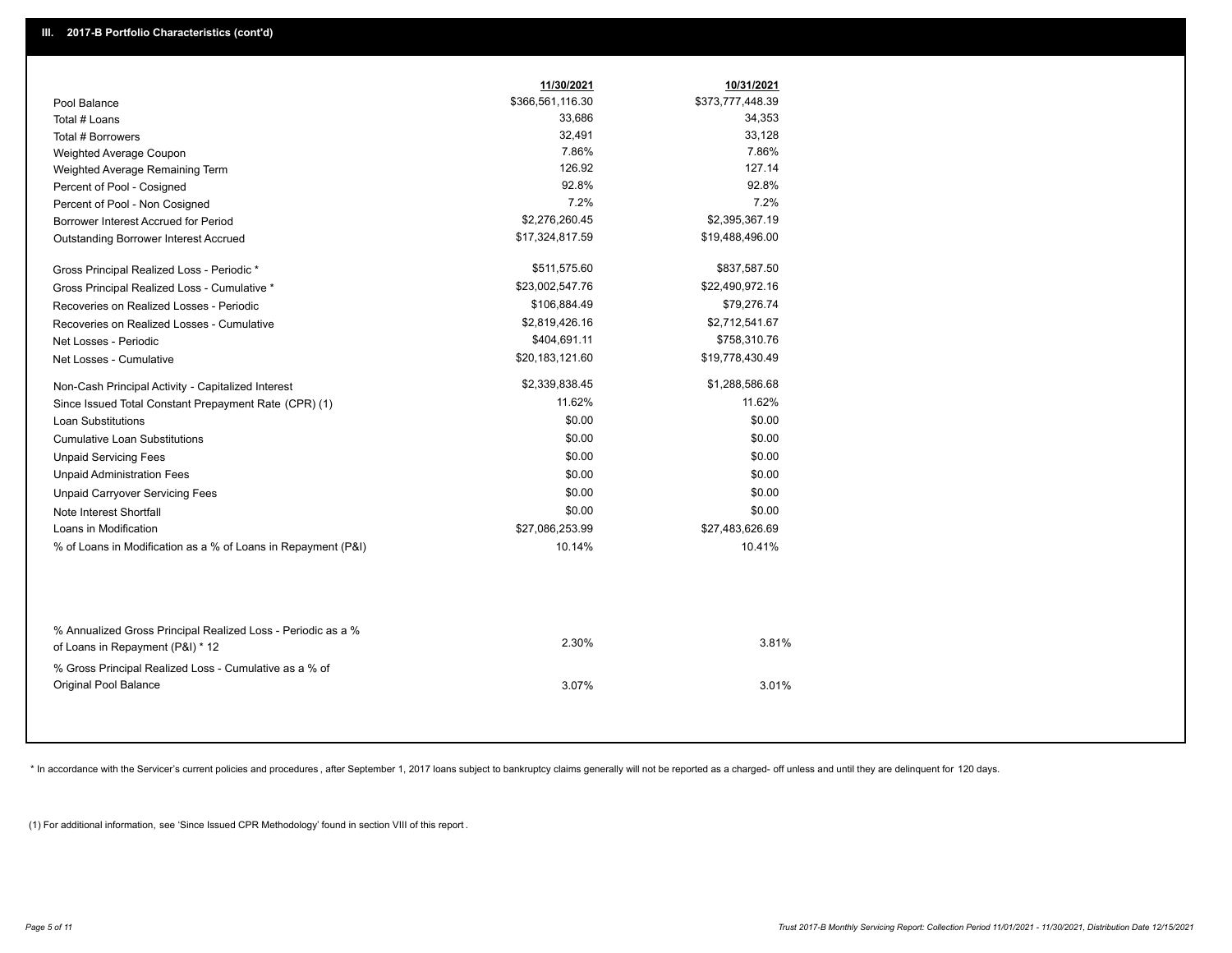#### **Loan Program**  A

|                                    | Weighted<br>Average | # LOANS     | <b>\$ AMOUNT</b> | $%$ *    |
|------------------------------------|---------------------|-------------|------------------|----------|
| - Smart Option Interest-Only Loans | 6.86%               | 7,249       | \$54,573,848.90  | 14.888%  |
| - Smart Option Fixed Pay Loans     | 7.84%               | 8,164       | \$108,186,986.28 | 29.514%  |
| - Smart Option Deferred Loans      | 8.14%               | 18,273      | \$203,800,281.12 | 55.598%  |
| - Other Loan Programs              | $0.00\%$            | $\mathbf 0$ | \$0.00           | 0.000%   |
| <b>Total</b>                       | 7.86%               | 33,686      | \$366,561,116.30 | 100.000% |

\* Percentages may not total 100% due to rounding

B

C

**Index Type**

|                       | Weighted<br>Average | # LOANS | <b>\$ AMOUNT</b> | $%$ *    |
|-----------------------|---------------------|---------|------------------|----------|
| - Fixed Rate Loans    | 8.15%               | 7,243   | \$89,990,686.32  | 24.550%  |
| - LIBOR Indexed Loans | 7.77%               | 26,443  | \$276,570,429.98 | 75.450%  |
| - Other Index Rates   | 0.00%               |         | \$0.00           | 0.000%   |
| <b>Total</b>          | 7.86%               | 33,686  | \$366,561,116.30 | 100.000% |

\* Percentages may not total 100% due to rounding

## **Weighted Average Recent FICO**

| (2)<br>Wtd Avg Recent FICO Band                  | # LOANS    | <b>\$ AMOUNT</b> | %        |
|--------------------------------------------------|------------|------------------|----------|
| $0 - 639$                                        | 2,003      | \$22,891,536.00  | 6.245%   |
| 640 - 669                                        | 2,011      | \$22,731,995.61  | 6.201%   |
| 670 - 699                                        | 3,478      | \$39,069,690.86  | 10.658%  |
| 700 - 739                                        | 7,013      | \$80,256,406.28  | 21.894%  |
| $740 +$                                          | 19,179     | \$201,597,854.68 | 54.997%  |
| $N/A^{(1)}$                                      | $\sqrt{2}$ | \$13,632.87      | 0.004%   |
| <b>Total</b>                                     | 33,686     | \$366,561,116.30 | 100.000% |
| * Percentages may not total 100% due to rounding |            |                  |          |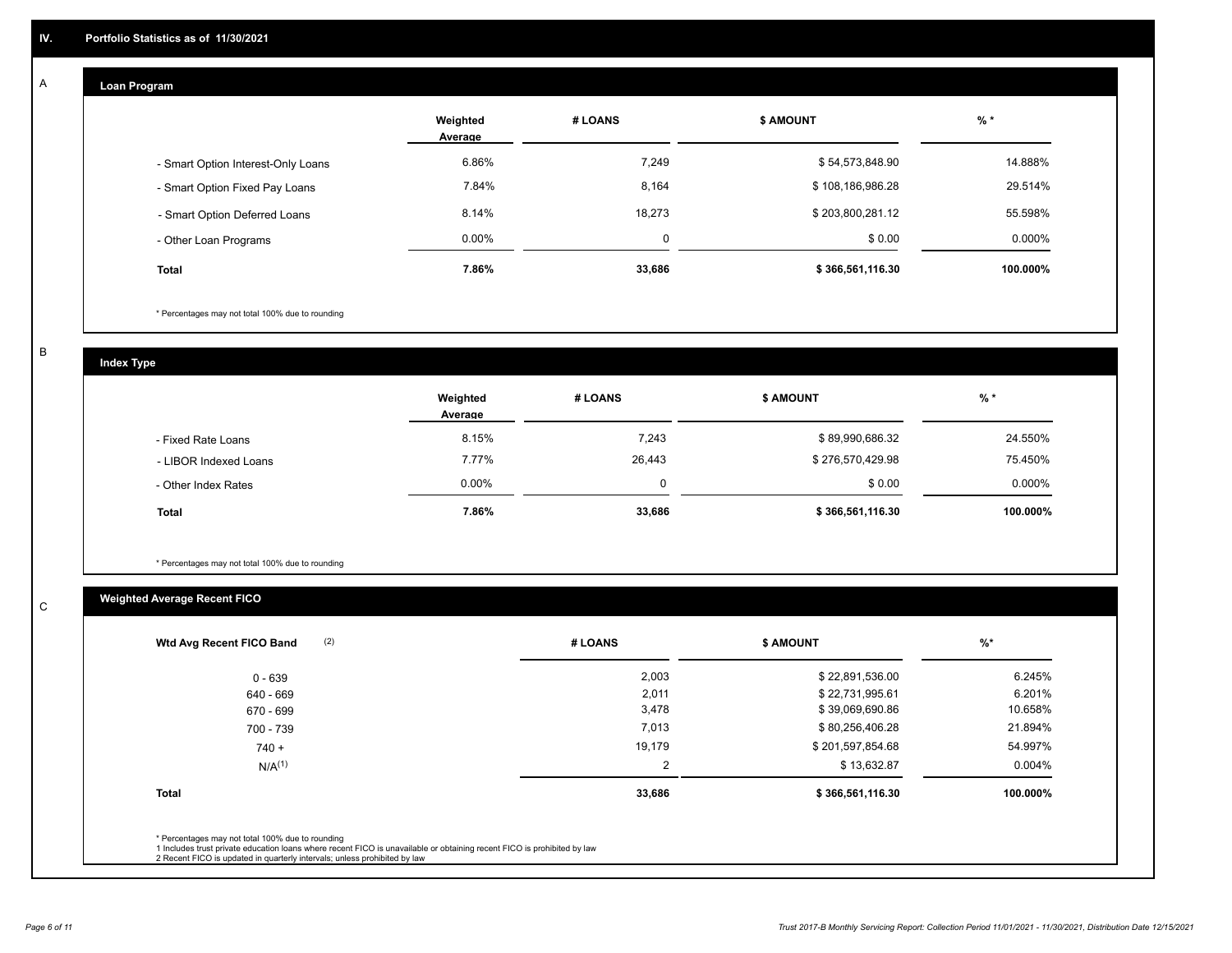| Α. |       | <b>Reserve Account</b>                                                                                                                                                                                                    |                  |  |
|----|-------|---------------------------------------------------------------------------------------------------------------------------------------------------------------------------------------------------------------------------|------------------|--|
|    |       | Specified Reserve Account Balance                                                                                                                                                                                         | \$1,891,480.00   |  |
|    |       | Actual Reserve Account Balance                                                                                                                                                                                            | \$1,891,480.00   |  |
| В. |       | <b>Principal Distribution Amount</b>                                                                                                                                                                                      |                  |  |
|    | i.    | Class A Notes Outstanding                                                                                                                                                                                                 | \$211,644,213.87 |  |
|    | ii.   | Pool Balance                                                                                                                                                                                                              | \$366,561,116.30 |  |
|    | iii.  | First Priority Principal Distribution Amount (i - ii)                                                                                                                                                                     | \$0.00           |  |
|    | iv.   | Class A and B Notes Outstanding                                                                                                                                                                                           | \$261,644,213.87 |  |
|    | ۷.    | First Priority Principal Distribution Amount                                                                                                                                                                              | \$0.00           |  |
|    | vi.   | Pool Balance                                                                                                                                                                                                              | \$366,561,116.30 |  |
|    | vii.  | Specified Overcollateralization Amount                                                                                                                                                                                    | \$109,968,334.89 |  |
|    | viii. | Regular Principal Distribution Amount (if (iv > 0, (iv - v) - (vi - vii))                                                                                                                                                 | \$5,051,432.46   |  |
|    | ix.   | Pool Balance                                                                                                                                                                                                              | \$366,561,116.30 |  |
|    | х.    | 10% of Initial Pool Balance                                                                                                                                                                                               | \$74,820,443.74  |  |
|    | xi.   | First Priority Principal Distribution Amount                                                                                                                                                                              | \$0.00           |  |
|    | xii.  | Regular Principal Distribution Amount                                                                                                                                                                                     | \$5,051,432.46   |  |
|    | xiii. | Available Funds (after payment of waterfall items A through I)                                                                                                                                                            | \$3,264,657.62   |  |
|    |       | xiv. Additional Principal Distribution Amount (if(vi <= x,min(xiii, vi - xi - xii)))                                                                                                                                      | \$0.00           |  |
| C. |       | R-2 Certificate                                                                                                                                                                                                           |                  |  |
|    |       | <b>Previous Notional Balance</b>                                                                                                                                                                                          | \$45,942,940.00  |  |
|    |       | Shortfall of Principal                                                                                                                                                                                                    | \$0.00           |  |
|    |       | Shortfall of Interest                                                                                                                                                                                                     | \$0.00           |  |
|    |       | <b>Current Notional Balance</b>                                                                                                                                                                                           | \$45,942,940.00  |  |
|    |       | Excess Distribution Allocated (1)                                                                                                                                                                                         | \$913,761.35     |  |
| D. |       | R-3 Certificate                                                                                                                                                                                                           |                  |  |
|    |       | <b>Previous Notional Balance</b>                                                                                                                                                                                          | \$15,338,623.84  |  |
|    |       | Remaining Principal Collections (2)                                                                                                                                                                                       | \$0.00           |  |
|    |       | <b>Current Notional Balance</b>                                                                                                                                                                                           | \$14,827,048.24  |  |
|    |       | 1. Until the notional amount of the R-2 Certificate is reduced to zero and if there is excess cash through the distribution available it will be distributed to the R-2 Certificate, otherwise the<br>amount will be zero |                  |  |

amount will be zero<br>2. Payments will be made after the principal balance of each class of notes has been reduced to zero and the pool balance is less than or equal to the principal balance of the R-3 **Certificate**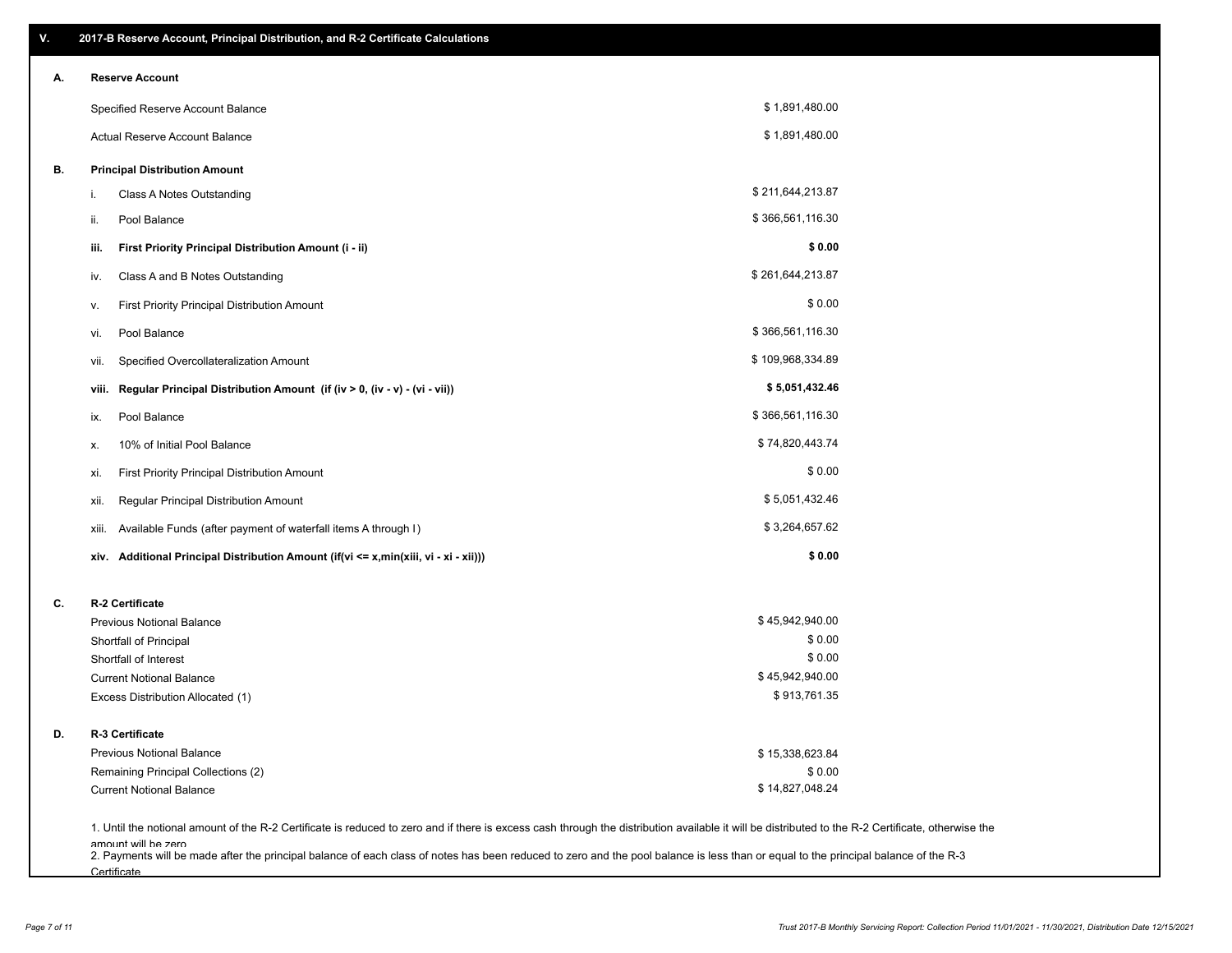|                                                         | Paid           | <b>Funds Balance</b> |
|---------------------------------------------------------|----------------|----------------------|
| <b>Total Available Funds</b>                            |                | \$9,105,850.38       |
| <b>Trustee Fees</b><br>A                                | \$0.00         | \$9,105,850.38       |
| В<br><b>Servicing Fees</b>                              | \$238,514.00   | \$8,867,336.38       |
| C<br>i. Administration Fees                             | \$8,333.00     | \$8,859,003.38       |
| ii. Unreimbursed Administrator Advances plus any Unpaid | \$15,000.00    | \$8,844,003.38       |
| D<br>Class A Noteholders Interest Distribution Amount   | \$382,079.97   | \$8,461,923.41       |
| Е<br><b>First Priority Principal Payment</b>            | \$0.00         | \$8,461,923.41       |
| Class B Noteholders Interest Distribution Amount<br>F.  | \$145,833.33   | \$8,316,090.08       |
| G<br><b>Reinstatement Reserve Account</b>               | \$0.00         | \$8,316,090.08       |
| H<br><b>Regular Principal Distribution</b>              | \$5,051,432.46 | \$3,264,657.62       |
| <b>Carryover Servicing Fees</b>                         | \$0.00         | \$3,264,657.62       |
| Additional Principal Distribution Amount<br>J           | \$0.00         | \$3,264,657.62       |
| Unpaid Expenses of Trustee<br>Κ                         | \$0.00         | \$3,264,657.62       |
| Unpaid Expenses of Administrator<br>L                   | \$0.00         | \$3,264,657.62       |
| M<br>i. Remaining Funds to the R-1 Certificateholder(s) | \$2,350,896.27 | \$913,761.35         |
| ii. Remaining Funds to the R-2 Certificateholder(s)     | \$913,761.35   | \$0.00               |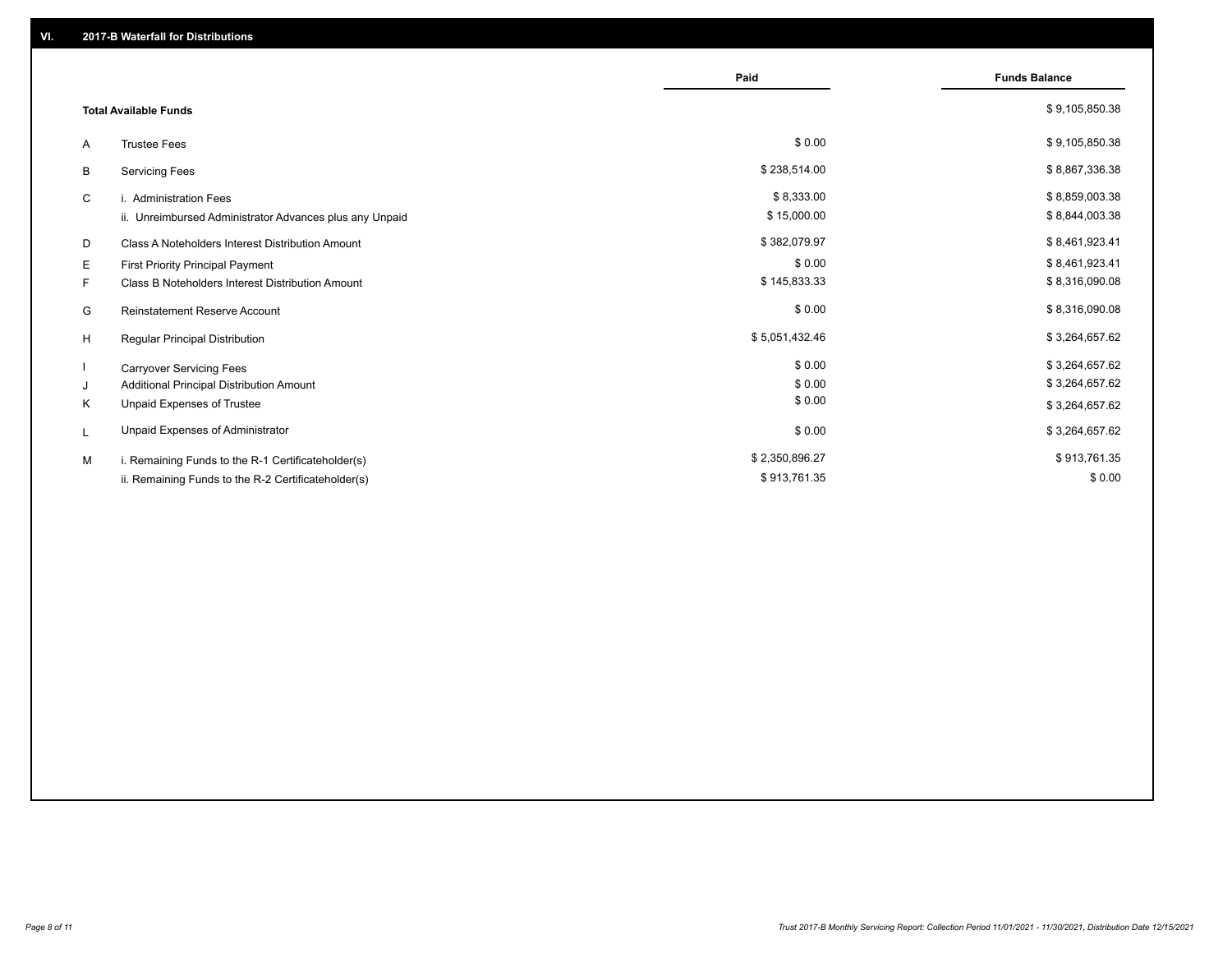| <b>Distribution Amounts</b>                                |                         |                         |                         |
|------------------------------------------------------------|-------------------------|-------------------------|-------------------------|
|                                                            | A <sub>2</sub> A        | A <sub>2</sub> B        | в                       |
| Cusip/Isin                                                 | 83189DAB6               | 83189DAC4               | 83189DAD2               |
| <b>Beginning Balance</b>                                   | \$141,801,623.29        | \$69,842,590.58         | \$50,000,000.00         |
| Index                                                      | <b>FIXED</b>            | <b>LIBOR</b>            | <b>FIXED</b>            |
| Spread/Fixed Rate                                          | 2.82%                   | 0.75%                   | 3.50%                   |
| Record Date (Days Prior to Distribution)                   | 1 NEW YORK BUSINESS DAY | 1 NEW YORK BUSINESS DAY | 1 NEW YORK BUSINESS DAY |
| <b>Accrual Period Begin</b>                                | 11/15/2021              | 11/15/2021              | 11/15/2021              |
| <b>Accrual Period End</b>                                  | 12/15/2021              | 12/15/2021              | 12/15/2021              |
| Daycount Fraction                                          | 0.08333333              | 0.08333333              | 0.08333333              |
| Interest Rate*                                             | 2.82000%                | 0.83925%                | 3.50000%                |
| <b>Accrued Interest Factor</b>                             | 0.002350000             | 0.000699375             | 0.002916667             |
| <b>Current Interest Due</b>                                | \$333,233.81            | \$48,846.16             | \$145,833.33            |
| Interest Shortfall from Prior Period Plus Accrued Interest | $\mathcal{S}$ -         | $\frac{1}{2}$           | $\mathbb{S}$ -          |
| <b>Total Interest Due</b>                                  | \$333,233.81            | \$48,846.16             | \$145,833.33            |
| <b>Interest Paid</b>                                       | \$333,233.81            | \$48,846.16             | \$145,833.33            |
| <b>Interest Shortfall</b>                                  | $\mathsf{\$}$ -         | $$ -$                   | $\mathsf{\$}$ -         |
| <b>Principal Paid</b>                                      | \$3,384,459.75          | \$1,666,972.71          | $\frac{2}{3}$ -         |
| <b>Ending Principal Balance</b>                            | \$138,417,163.54        | \$68,175,617.87         | \$50,000,000.00         |
| Paydown Factor                                             | 0.012628581             | 0.012628581             | 0.000000000             |
| <b>Ending Balance Factor</b>                               | 0.516481954             | 0.516481954             | 1.000000000             |

\* Pay rates for Current Distribution. For the interest rates applicable to the next distribution date, please see https://www.salliemae.com/about/investors/data/SMBabrate.txt.

**VII. 2017-B Distributions**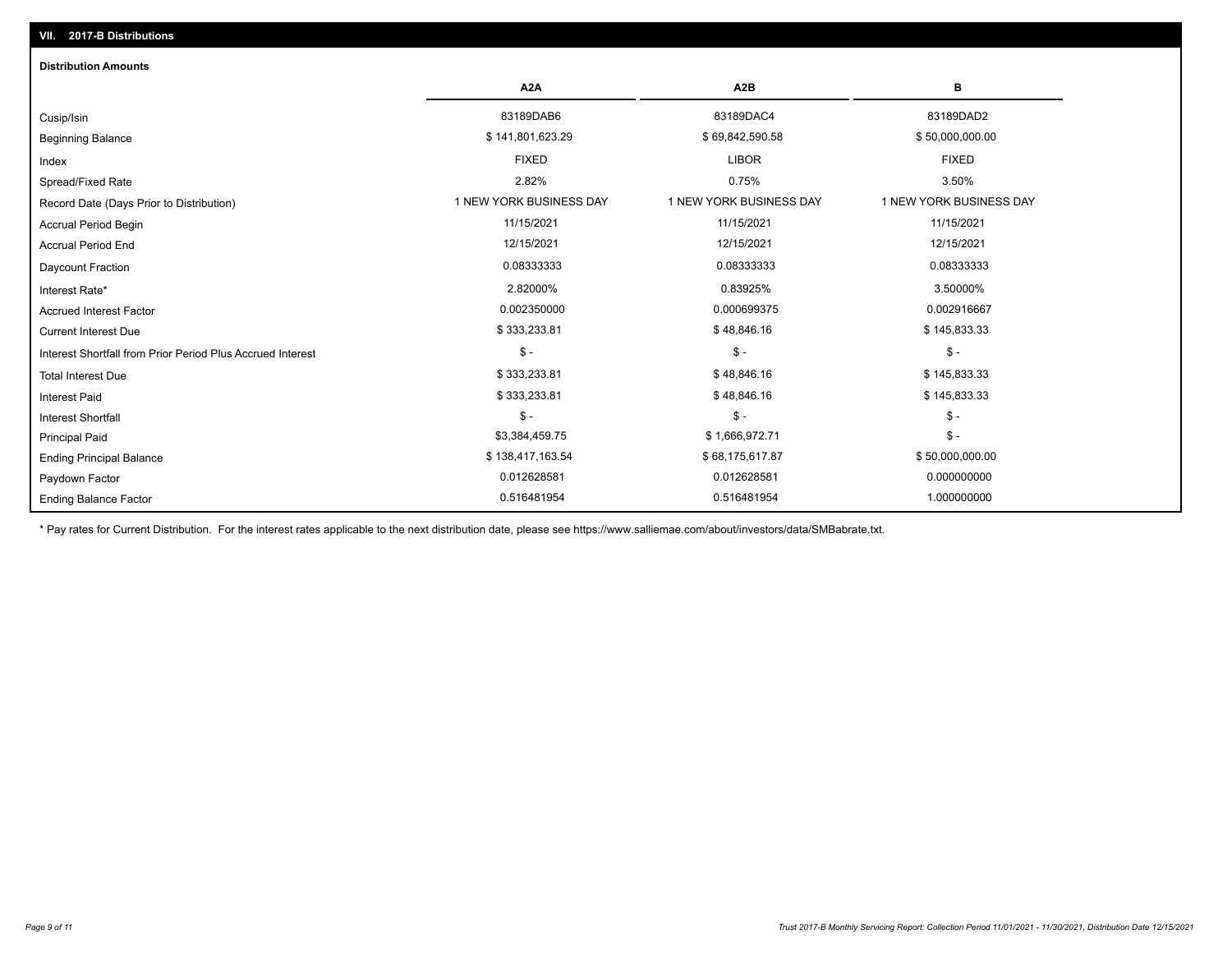## **Since Issued Total CPR**

$$
\text{total cPR} = 1 - \left(\frac{APB}{PPB}\right)^{\left(\frac{12}{MSC}\right)}
$$

APB = Actual period-end Pool Balance PPB = Projected period-end Pool Balance assuming no prepayments and no defaults Pool Balance = Sum(Principal Balance + Interest Accrued to Capitalize Balance) MSC = Months Since Cut-Off

I J Ι

## **Since-Issued Total Constant Prepayment Rate (CPR)**

Since-Issued Total CPR measures prepayments, both voluntary and involuntary, for a trust student loan pool over the life of a transaction. For each trust distribution, the actual month-end pool balance is compared against a month-end pool balance originally projected at issuance assuming no prepayments and defaults. For purposes of Since- Issued Total CPR calculations, projected period end pool balance assumes in-school status loans have up to a six month grace period before moving to repayment, grace status loans remain in grace status until their status end date and then to move to full principal and interest repayment, loans subject to interim interest or fixed payments during their in-school and grace period continue paying interim interest or fixed payments until full